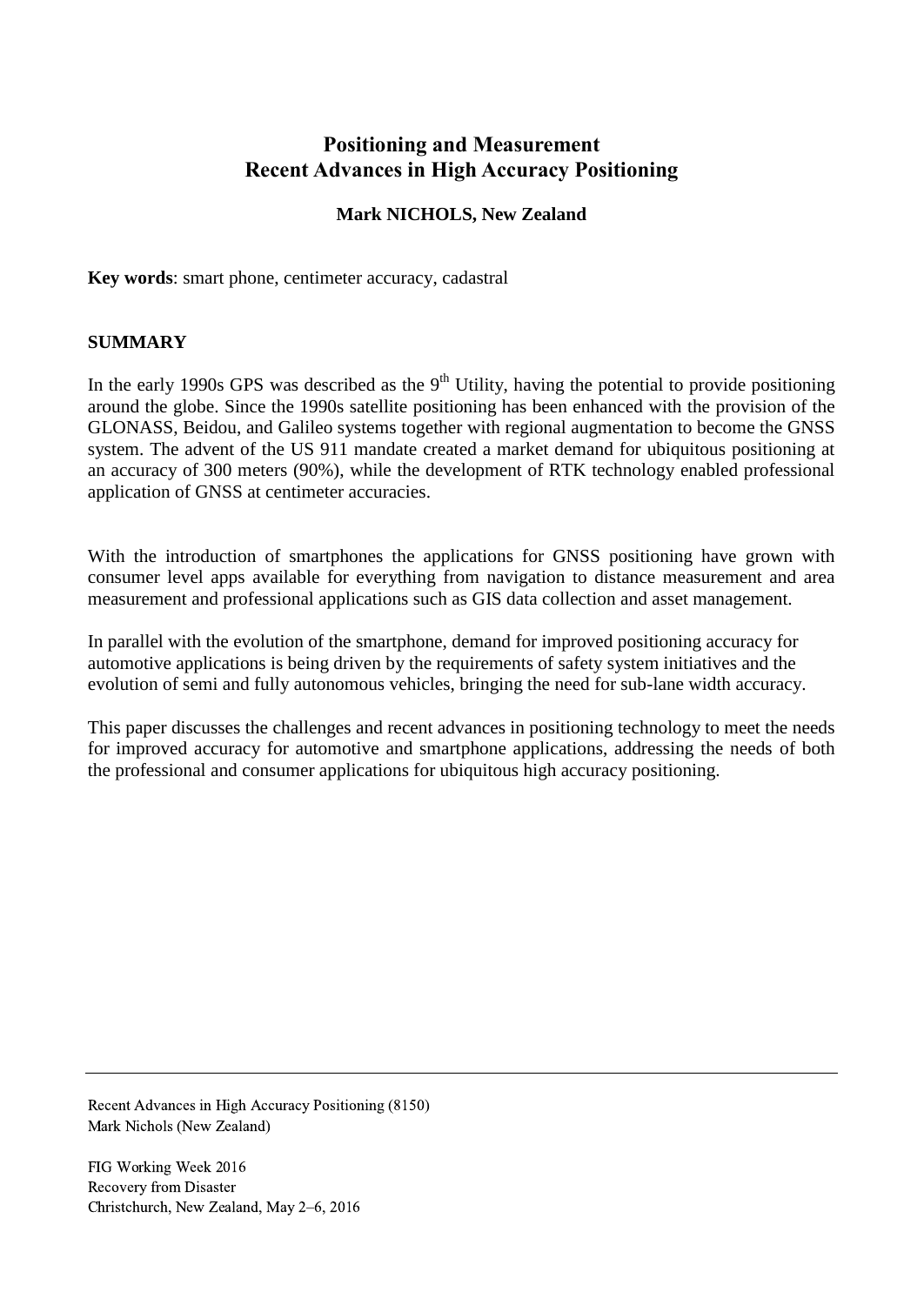# **Positioning and Measurement Recent Advances in High Accuracy Positioning**

### **Mark NICHOLS, New Zealand**

### **1. INTRODUCTION**

GNSS positioning has truly become the "Ninth Utility" providing positioning across the globe for a host of applications ranging from personal navigation through autonomous machinery. To date high accuracy (sub metre) applications have been confined to professional/industrial applications, in part because of cost, but more importantly because of the ease of use.

### **2. THE SMARTPHONE – A UNIVERSAL TOOL**

Today, with more than 1 billion smartphones being sold per year, the smartphone has emerged as a universal tool, and whilst all smartphones contain GNSS, the accuracy available from a smartphone is limited by four factors:

- 1) The quality of the antenna. Cost and form factor are two key reasons why smartphone antenna performance is limited today.
- 2) The available signals. While today's smartphones are multi-constellation using GPS and GLONASS satellites, cost and power consumption have been key drivers for the smartphone manufacturers continuing to use single frequency receivers.
- 3) The receiver design. Typical survey receivers are wideband, enabling better code phase accuracy and multi-path rejection, whereas smartphone GNSS receivers are narrow band receivers optimized for power consumption.
- 4) The availability and quality of correction services. Some smartphone and many consumer GNSS receivers use the free SBAS correction services, but no phones today.

Recent research at the University of Texas has demonstrated the feasibility of achieving centimetre accuracy from a standard cell phone antenna  $<sup>1</sup>$  by extracting the signal data and undertaking external</sup> processing, however this is only one part of what is required to deliver a viable solution to the user. The authors conclude that GNSS reference stations will "proliferate so that the vast majority of users can expect to be within a few kilometers of one". This is required to address the inherent limitations of a single frequency based solution, for centimetre level accuracy. The economic viability of establishing the thousands of reference stations receivers required globally for spacing

Recent Advances in High Accuracy Positioning (8150) Mark Nichols (New Zealand)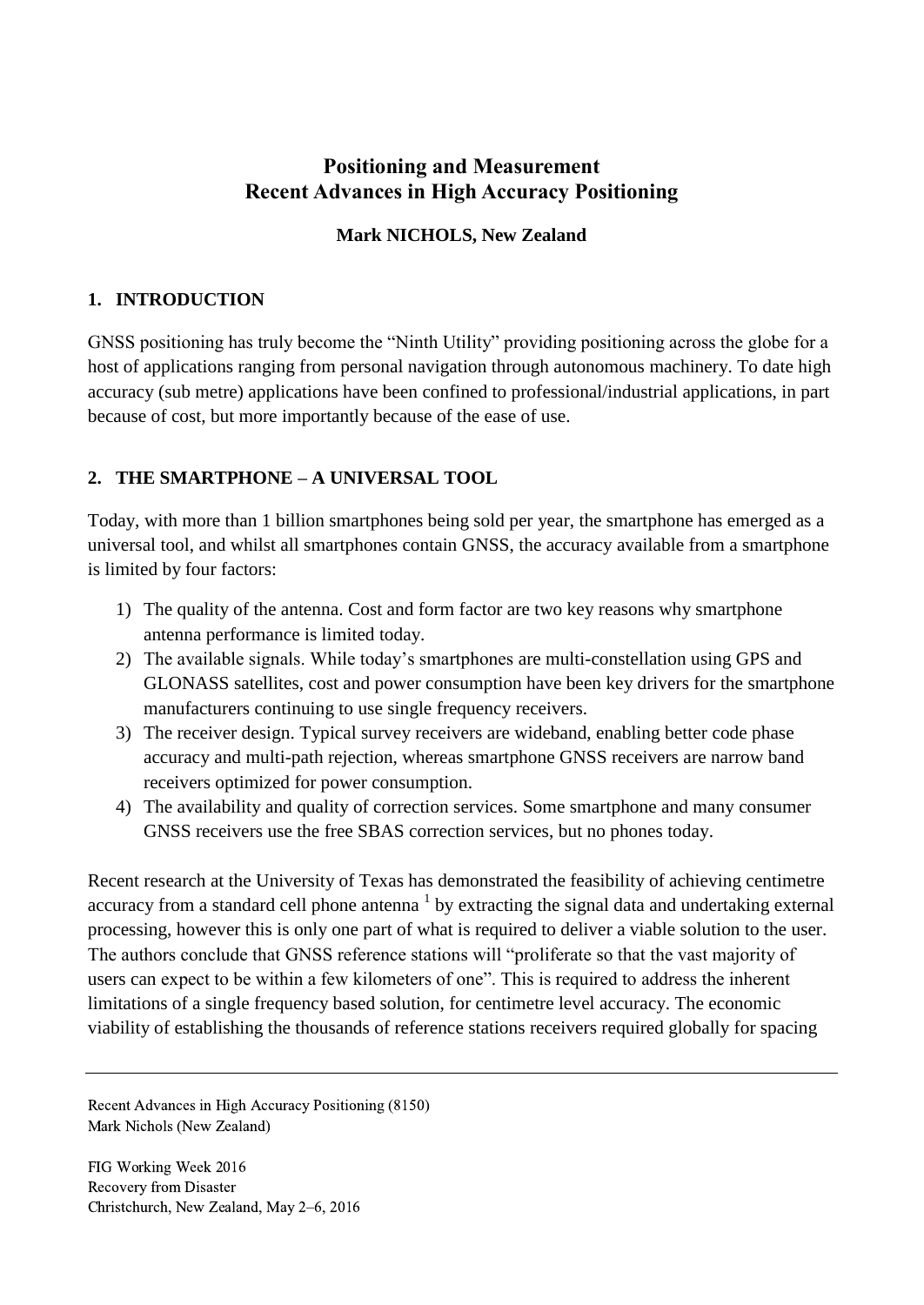of a few kilometres remains an impediment to using single frequency GNSS for high accuracy applications.

To address the current limitations of the internal GNSS receivers while enabling the use of smartphones and tablets in the field as the data collection device, manufacturers have developed smartphone applications that work with a range of Bluetooth based receivers. The key benefits of this approach are:

1) The user can select to use the internal receiver for applications requiring a few meters of



accuracy, lower cost single frequency receivers for sub-meter accuracy or multi-frequency, multi constellation receivers for centimeter accuracy.

- 2) The higher quality external antennas enable reliable accuracy across a broader range of environments, from pocket sized devices for sub-meter positioning to traditional "survey" antennas for centimeter positioning.
- 3) Proven multi-path rejection for better accuracy.

Ease of use is enabled through the ability to use globally available high accuracy correction services delivered via satellite or cellular communications.

# **3. EMERGING NEEDS IN AUTOMOTIVE**

Today there is a growing demand for high accuracy positioning driven by two major initiatives in the automobile industry. The first is the initiative for improving safety through the use of V2X (vehicle to vehicle and vehicle to infrastructure) systems. The second is the progressive move to autonomous vehicles.

There are multiple national initiatives for automobile safety applications. In the United States the Department of Transportation has been driving for the adoption of V2X technology for many years, running extensive trial. In parallel with the efforts in the United States the Car2Car consortium in Europe has been driving for European standards, and similar efforts are going on in Japan and other nations. Key for the positioning industry is the emerging requirement for sub-lane level accuracy with required accuracies of sub-metre at a 95% confidence level, or better.

Recent Advances in High Accuracy Positioning (8150) Mark Nichols (New Zealand)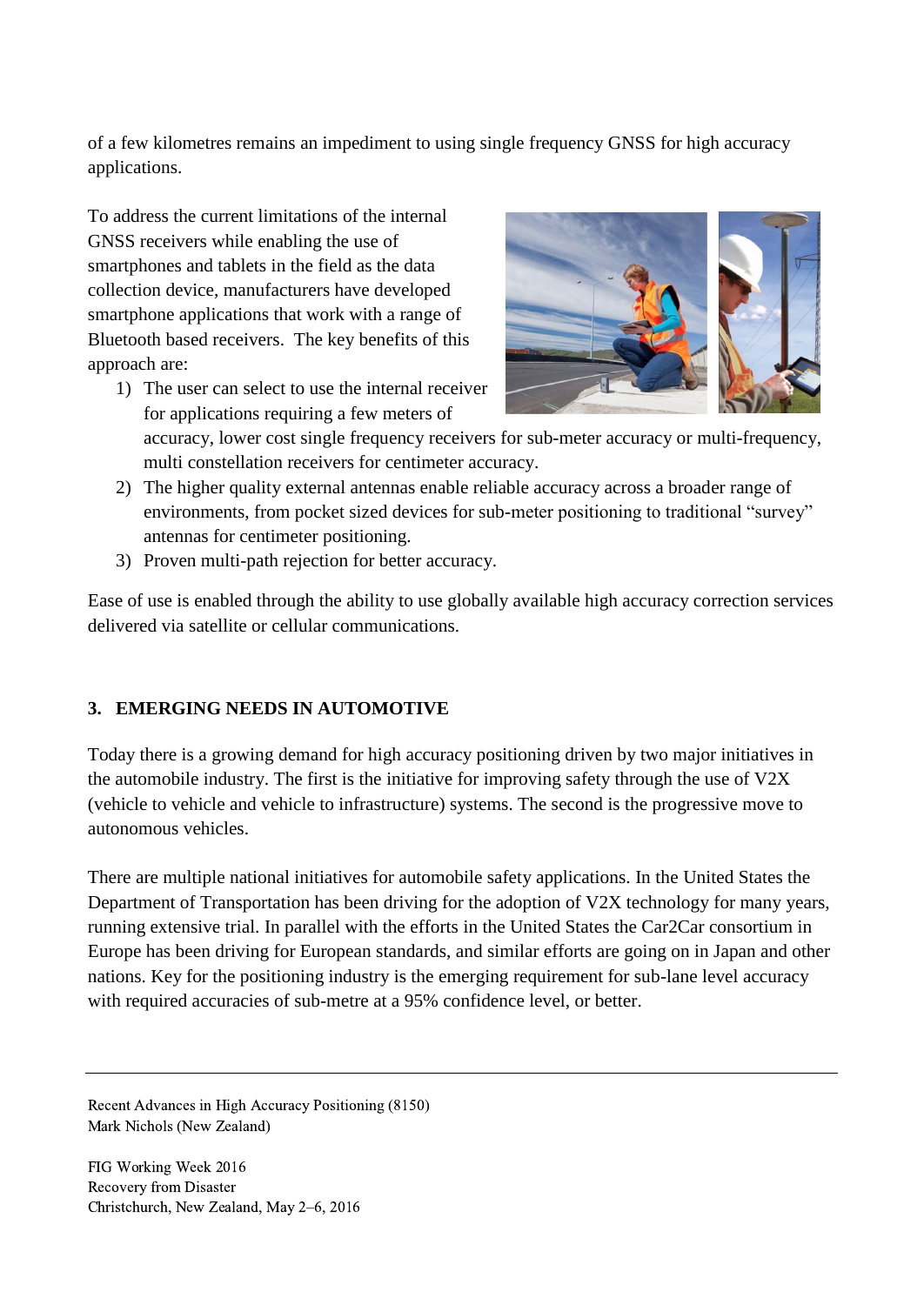In the area of autonomous vehicles technology companies like Google have been developing selfdriving vehicles, while traditional automotive manufacturers are progressively introducing more and more safety features and driver aids such as pre-collision systems, lane following systems, dynamic cruise control and fuel optimization systems. All of these systems benefit from both accurate mapping of the road infrastructure and accurate location of vehicles along that infrastructure.

The composite of the needs between these safety systems and the development of advanced driver assist and ultimately autonomous vehicles, is a change in the need from "what road am I on" for incar navigation to "what lane am I in", and in the future "where in the lane am I", creating a need for a globally available, high accuracy positioning solution where reliability and ease of use for the consumer is paramount.



# **4. ACCURACY, CONVENIENCE AND EASE OF USE**

From the consumer's perspective one of the key benefits of GNSS as a positioning technology has been the "infrastructure free" nature of the system. For the consumer it appears to be infrastructure free, because the satellite systems are managed by the government agencies with no required input from the consumer.

In the mid-1990s the precision agriculture market emerged, initially requiring meter level accuracy for guidance applications, but to achieve the simplicity, ease of use and the cost required the market needed an "infrastructure free" solution. These accuracies were achieved using satellite delivered differential corrections from commercial providers such as Omnistar, and later by the free Coast Guard, WAAS and EGNOS correction services, combined with higher quality receivers and antennas, using wide band receiver designs. With the widespread adoption of GNSS in agriculture the demand for accuracy increased from meter level to sub-meter, and for high value crops accuracies were needed in the centimeter range.

In response to these market needs the GNSS industry has been continuing to

Recent Advances in High Accuracy Positioning (8150) Mark Nichols (New Zealand)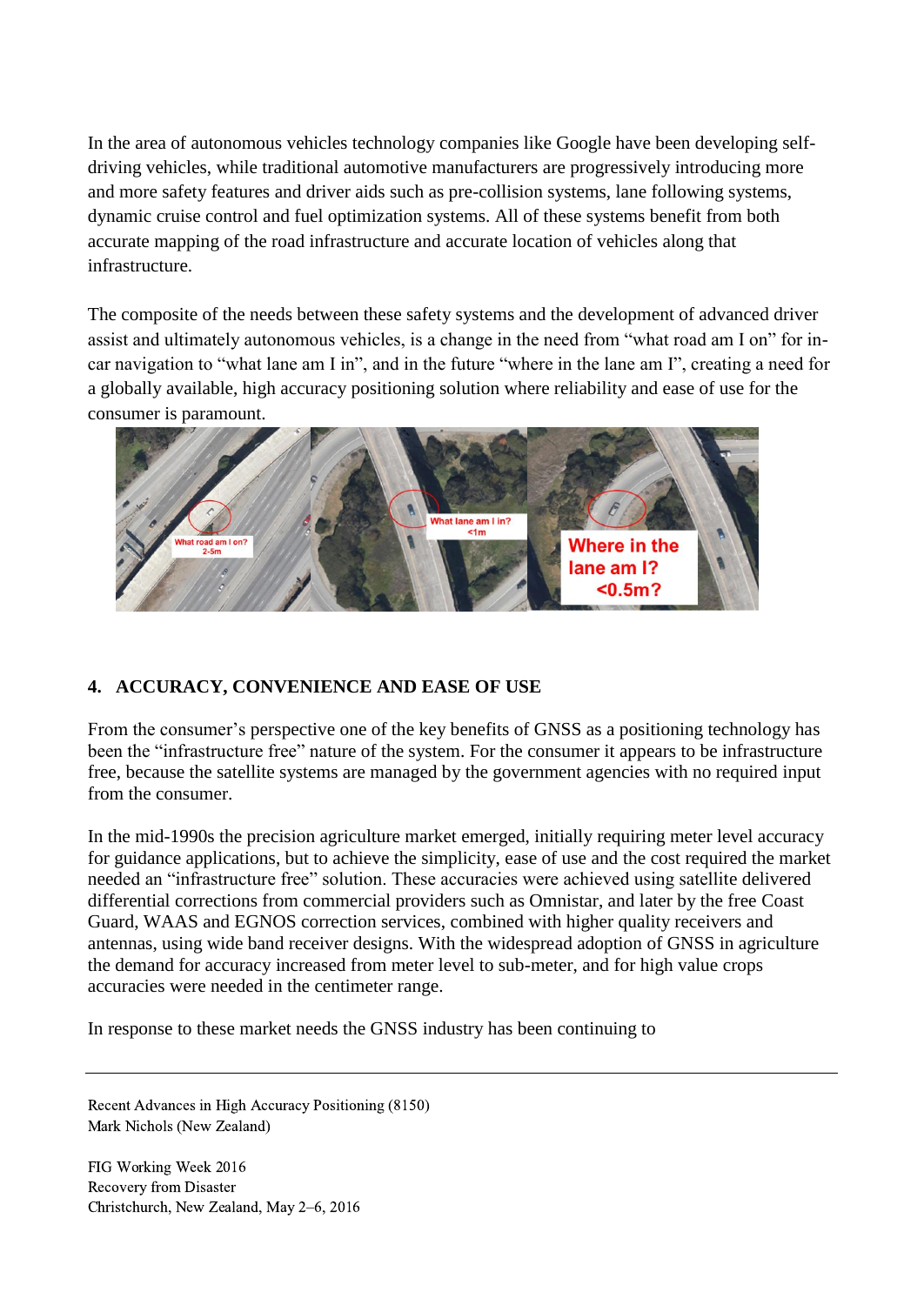

Figure 1: RTX coverage using L band satellite delivery

improve the accuracy achievable using commercial satellite and cellular delivered correction services. In 2011 Trimble Navigation introduced the CenterPoint RTX  $^{TM}$  system supporting the delivery of corrections via satellite or cellular communications. When used with high grade receivers these corrections enable an accuracy of 4cm, after convergence. The satellite delivered corrections cover most of the world, addressing the emerging needs for automotive users, smartphone users and many countries that are undertaking land reform and establishing robust cadastral systems.

The key benefit of satellite delivery is that the corrections can be received in rural areas, on highways etc., where there may be limited cellular coverage, and in built up urban areas where cellular coverage is normally good the corrections can be received via cellular to address any issues associated with shadowing of the satellite delivered correction data stream.

The infrastructure used to generate the corrections includes a global network of reference stations (see Figure 2), redundant operations centers, each with redundant communications servers to ensure a high availability of the corrections service. Within each operations center a corrections processing server calculates orbit, clock and bias corrections for locations across the globe, to enable mobile receivers to correct for orbit, clock and atmospheric errors almost anywhere in the world, without the need for a local reference station.



Figure 2: The global reference station network of over 120 receivers for the CenterPoint RTX service

Recent Advances in High Accuracy Positioning (8150) Mark Nichols (New Zealand)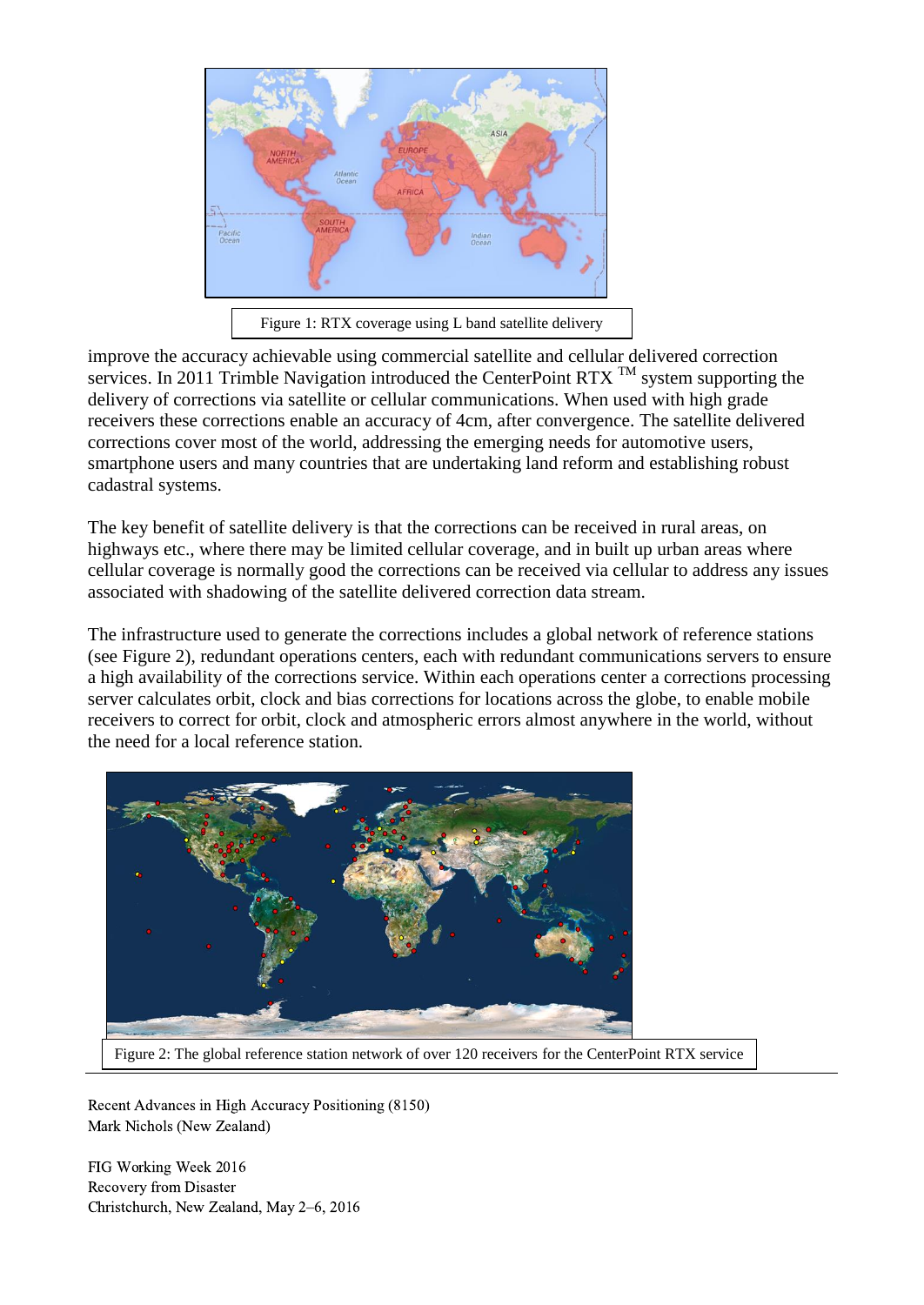#### **5. RECENT ADVANCES**

While the RTX service has been available for over 4 years providing sub 4 cm accuracy, the convergence time has limited the productive application to open sky environments such as the agricultural market, or GIS applications requiring sub foot accuracy. The longer convergence time to reach sub 4 cm accuracy using the global ionosphere and troposphere



model has reduced the viability of the technology for the survey professional, for applications such as boundary definition, and for the highest accuracy GIS applications, such as recording the location of services.

To address these needs research was undertaken into the benefits of increasing the density of the reference station network to provide a regional ionosphere and troposphere model. Trimble established a network with 260 reference station across Europe, with reference station spacing on average of approximately 200 kilometers. Comparisons were then undertaken on the convergence time and accuracy using both single frequency and dual frequency receivers.



For the dual frequency receiver, test data was collected over a 14 day period analyzing approximately 23,000 convergence runs using data from 35 static stations in Europe. During the same period data for approximately 8,000 convergence runs was collected from 27 single frequency static stations. The results clearly demonstrated significant gains in performance with convergence times and horizontal accuracies similar to those obtained using VRS services and approach the accuracies of short baseline RTK. The results also highlighted the benefit of using dual frequency receivers over single frequency receivers for survey level of performance and accuracy, with the dual frequency receivers converging to <4cm horizontal at a 95% level in under 1 minute. At these accuracies the technology is suitable for rural cadastral surveys and many topographical survey applications.

In contrast, to analyze the single frequency receivers against potential automotive applications a target of converging to the lesser accuracy of <25cm horizontal was set. Convergence to sub

Recent Advances in High Accuracy Positioning (8150) Mark Nichols (New Zealand)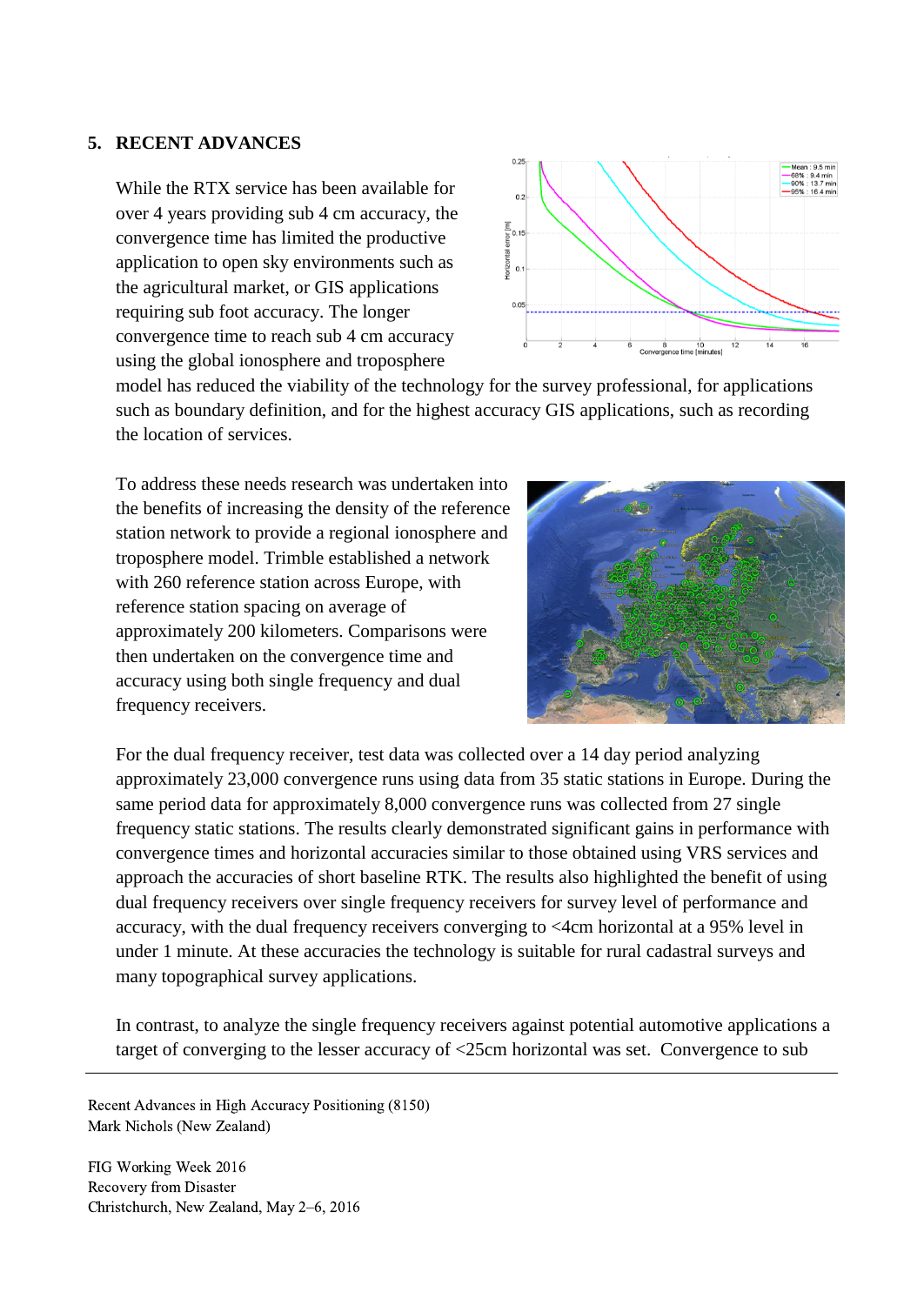lane level (1.5m) took less than 1 minute, and the <25 cm level accuracy was achieved in 4 minutes at a 95% level.



Finally as a part of the comparison three survey grade receivers were connected to a geodetic antenna to compare the performance of similar receivers when using EGNOS, operating as a single frequency receiver with RTX corrections and operating as a dual frequency receiver with RTX corrections. After allowing the solutions to converge data was collected over a 24 hour period to provide a comparison of accuracies.



### Time series of horizontal error and its 95% accuracy

### **6. SUMMARY**

While it has been shown at a research level that centimeter accuracy can be achieved using the technology in current smartphones, significant technical and economic challenges remain to be

Recent Advances in High Accuracy Positioning (8150) Mark Nichols (New Zealand)